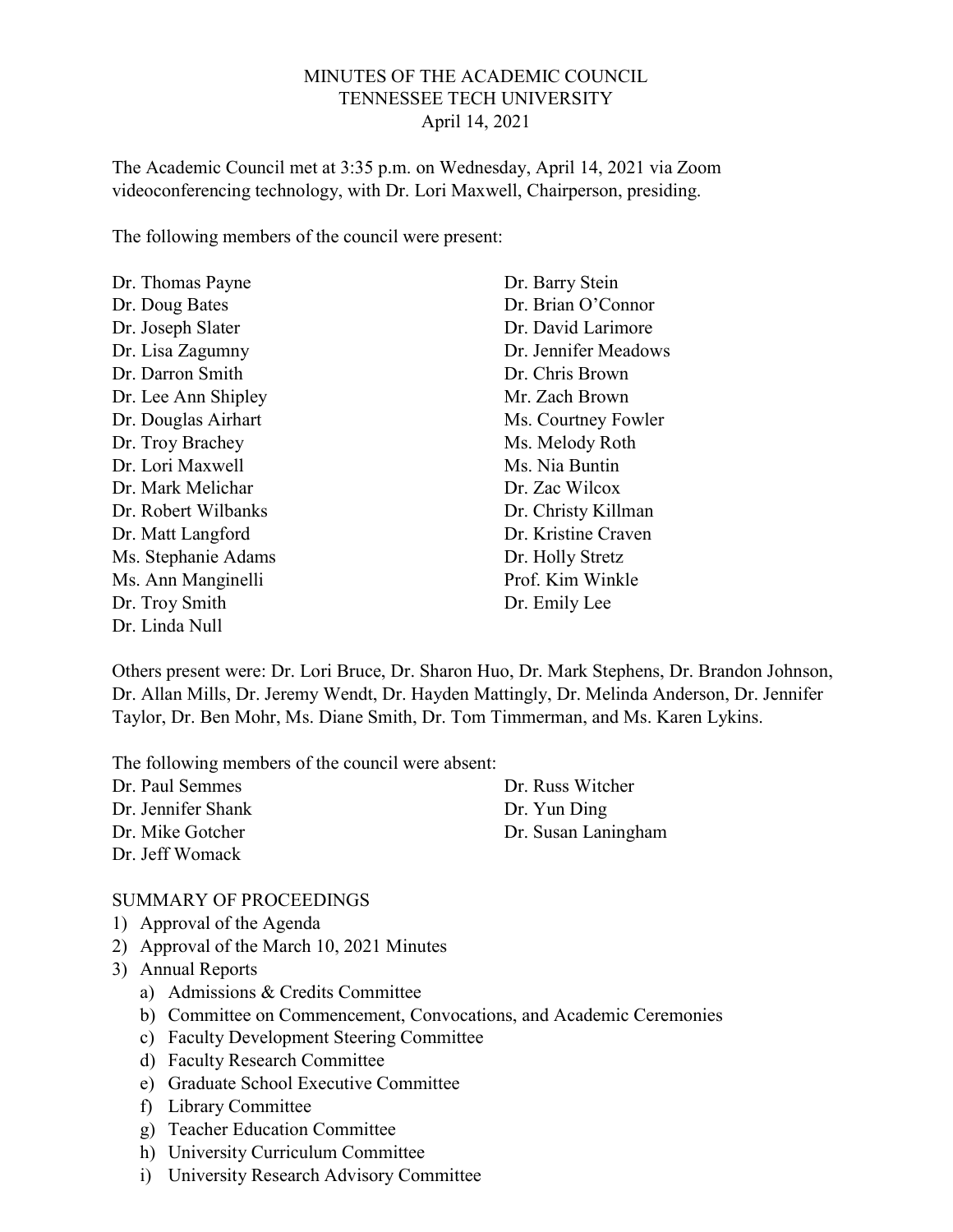- 4) Policy 295, Textbook and Course Related Materials (procedures presented as supplemental information, not requiring approval)
- 5) Department of Decision Sciences and Management, Deletion and Creation of New Concentration
- 6) School of Art, Craft & Design, Concentration Name Change
- 7) Department of Environmental Sciences, Addition of New Minors
- 8) Department of Civil and Environmental Engineering, Addition of New Minor-Environmental Engineering
- 9) Department of Civil and Environmental Engineering, Addition of New Minor- Materials Science and Engineering
- 10) Department of Civil and Environmental Engineering, Addition of New Concentration-Geological Engineering
- 11) School of Human Ecology, Addition of New Minor- Housing and Design
- 12) School of Human Ecology, Addition of New Minor- Merchandising and Design
- 13) Such Other Matters
- 14) Adjournment

## PROCEEDINGS

## Approval of the Agenda

Amendment to move annual reports to first item. Dr. Lisa Zagumny MOVED approval and Dr. Douglas Airhart SECONDED. APPROVED unanimously.

## Approval of the March 10, 2021 Minutes

Dr. Lisa Zagumny MOVED approval and Dr. Troy Smith SECONDED. APPROVED unanimously.

#### Annual Reports

- a) Admissions & Credits Committee
- b) Committee on Commencement, Convocations, and Academic Ceremonies
- c) Faculty Development Steering Committee
- d) Faculty Research Committee
- e) Graduate School Executive Committee
- f) Library Committee
- g) Teacher Education Committee
- h) University Curriculum Committee
- i) University Research Advisory Committee

All reports were approved and seconded. Dr. Lisa Zagumny MOVED approval and Dr. Douglas Airhart SECONDED. APPROVED unanimously.

# Policy 295, Textbook and Course Related Materials (procedures presented as supplemental information, not requiring approval)

Dr. Sharon Huo stated that Tennessee public higher education institutions develop policies for minimizing the cost of textbooks and course materials while maintaining educational quality and academic freedom. This policy describes Tennessee Tech's practice to minimize costs for students of textbooks and course materials, to make textbooks and course materials accessible, and to address any conflict of interest associated with Faculty as textbook authors After minimal discussion, Dr. Lisa Zagumny MOVED approval and Dr. Douglas Airhart SECONDED. Motion APPROVED with one opposed.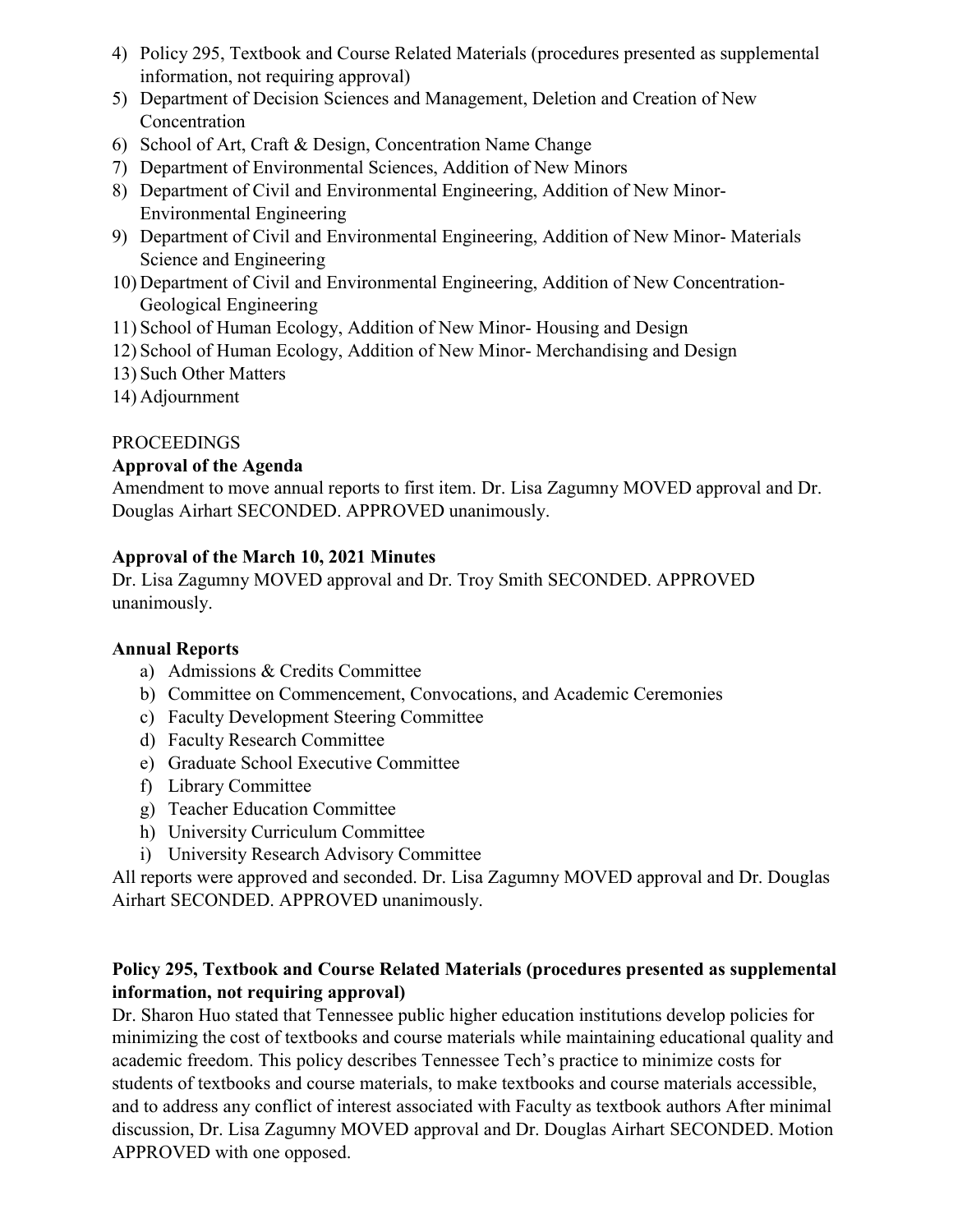## Department of Decision Sciences and Management, Deletion and Creation of New **Concentration**

Dr. Thomas Timmerman stated that Business Intelligence and Analytics is more closely related to Business and Information Technology than it is to Business Management, so we would like to terminate the Business Management: BIA concentration and create a new concentration in the Business and Information Technology Major. After minimal discussion, Dr. Lisa Zagumny MOVED approval and Dr. Barry Stein SECONDED. APPROVED unanimously.

## School of Art, Craft & Design, Concentration Name Change

Professor Kimberly Winkle stated The School of Art, Craft & Design's accrediting body, NASAD, requires the use of General Fine Arts. This is simply a change of name, the curriculum and learning outcomes are the same. After minimal discussion, Dr. Lisa Zagumny MOVED approval and Dr. Barry Stein SECONDED. APPROVED unanimously.

# Department of Environmental Sciences, Addition of New Minors

Dr. Hayden Mattingly stated Students will be provided with a broad range of curriculum and hands-on experience and along with their major course of study, will leave the minor with the skills, knowledge, and abilities to prepare for and perform successfully in professional roles and responsibilities in a range of and sustainability and environmentally related positions and organizations. After minimal discussion, Dr. Lisa Zagumny MOVED approval and Dr. Troy Smith SECONDED. APPROVED unanimously.

## Department of Civil and Environmental Engineering, Addition of New Minor-Environmental Engineering

Dr. Ben Mohr stated The Department is proposing a new minor in Environmental Engineering to provide current and prospective students with the opportunity to expand their knowledge base in coursework specific to Environmental Engineering. This minor is differentiated from the minor in Environmental Studies by focusing on the engineering aspects, though both are complementary. After minimal discussion, Dr. Lisa Zagumny MOVED approval and Dr. Holly Stretz SECONDED. APPROVED unanimously.

## Department of Civil and Environmental Engineering, Addition of New Minor- Materials Science and Engineering

Dr. Ben Mohr stated The College is proposing a new minor in Materials Science and Engineering to provide students with the opportunity to expand their knowledge base in interdisciplinary coursework specific to materials After minimal discussion, Dr. Lisa Zagumny MOVED approval and Dr. Darron Smith SECONDED. APPROVED unanimously.

# Department of Civil and Environmental Engineering, Addition of New Concentration-Geological Engineering

Dr. Ben Mohr stated The Department of Civil and Environmental Engineering Industrial Advisory Board supports the creation of the proposed concentration in Geological Engineering as many representatives have expressed a need for more civil engineering graduates possessing specialized knowledge in geology and materials. After minimal discussion, Dr. Lisa Zagumny MOVED approval and Dr. Holly Stretz SECONDED. APPROVED unanimously.

# School of Human Ecology, Addition of New Minor- Housing and Design

Dr. Melinda Anderson stated The School of Human Ecology requests to add a specific minor in Housing and Design. In discussions with Dr. Mohr, Chairperson of Civil Engineering, several